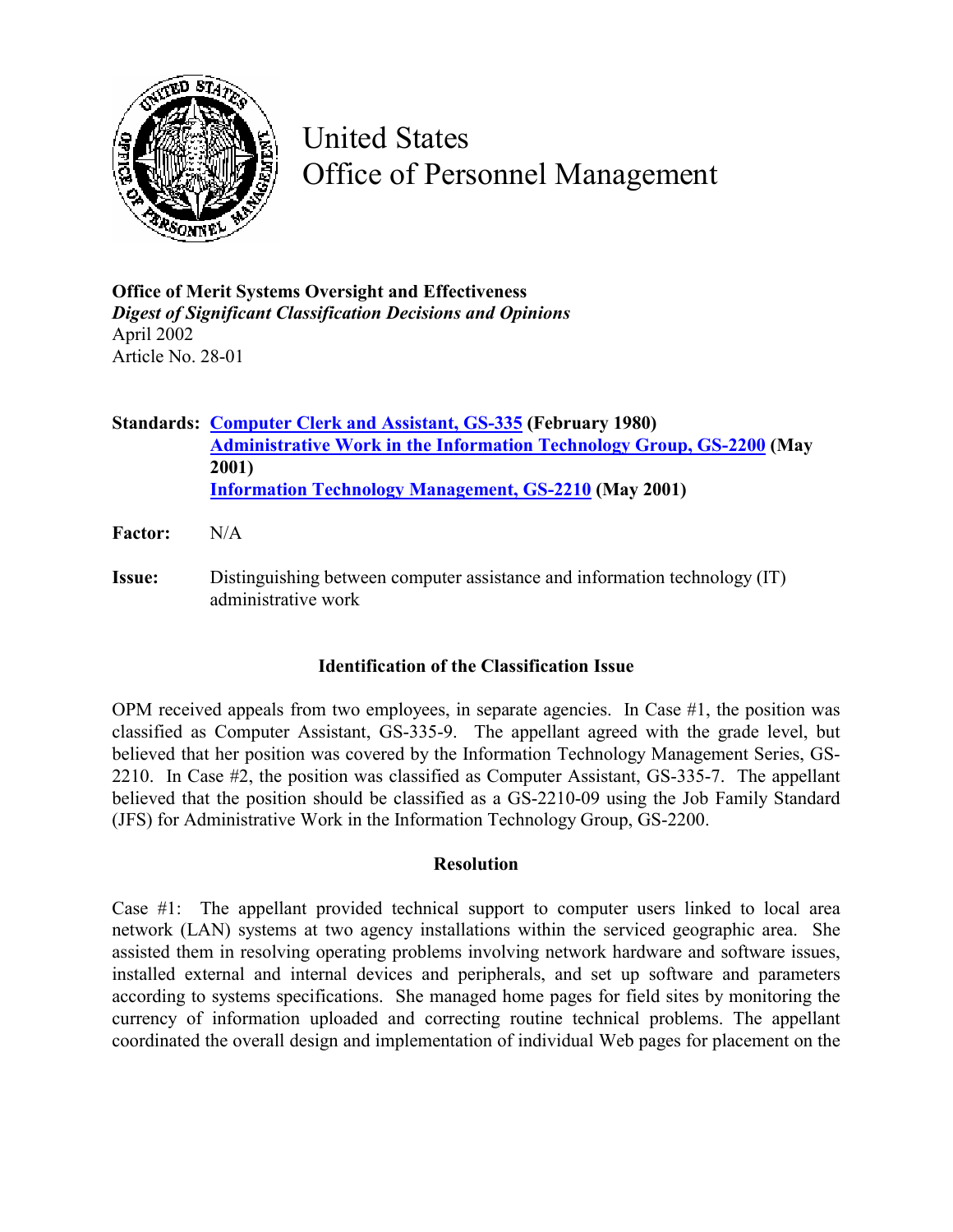geographic area's Intranet, including determining how best to display information on the Web page.

While the standard for the GS-2210 series includes specialized positions in network, Internet, and customer support services, the appellant's GS-9 position did not require an in-depth knowledge of IT principles, concepts, and methods sufficient to plan, analyze, design, develop, test, configure, implement, and maintain the agency's network systems nor its Internet/Intranet systems and activities. The work did not require knowledge sufficient to furnish comprehensive customer support functions and services to the extent described in the GS-2210 standard. Typical of GS-335 work, the appellant used established methods and procedures in the form of written technical guidance. If she encountered a technical problem that could not be resolved by applying standard operating procedures, she sought assistance from higher graded specialists in the activity or from computer/software vendors. OPM sustained the agency's series determination as Computer Assistant, GS-335.

Case #2: The appellant primarily provided hardware support to a team of IT specialists in a medical center. The activity used a variety of commercially available personal computers (PC's) and equipment in work areas that used commercial off-the-shelf software. Typical tasks involved configuring and placing PC's, including installing the operating system, peripheral devices with their respective software drivers, and related equipment. The work included handling requests for additional memory by determining user needs, freeing up disk space by deleting software and/or adding memory based on specific PC model requirements. The appellant handled help desk problems, e.g., PC is slow, and questions on standard software package functions using established troubleshooting techniques. The work included limited mainframe support duties, such as adding or deleting user accounts.

Typical of the GS-335 series, the appellant's GS-7 position assisted IT specialists in work requiring knowledge of hardware, peripheral devices, and memory storage and provided computer support to users through networks by discussing information requirements with users and giving advice on how to access the data. In contrast, GS-2210 equipment work focuses on system architecture, including defining system hardware requirements. These functions were performed by higher graded positions at the activity and in the agency. OPM sustained the agency's series determination as Computer Assistant, GS-335.

## **"Back to the Basics"**

While help desk and Internet/Intranet support services are important functions, positions that assist customers and resolve problems in accordance with established procedures do not meet the paramount knowledge criteria for coverage by the GS-2210 series and are specifically excluded from the GS-2200. In distinguishing between specialist and assistant work, it is important to consider the characteristics, knowledge, and skills requirements of the duties. When dealing with borderline situations, one must consider management's intent in establishing the position, the organizational relationships of the position within the work unit, and the nature of the functions and activities performed.